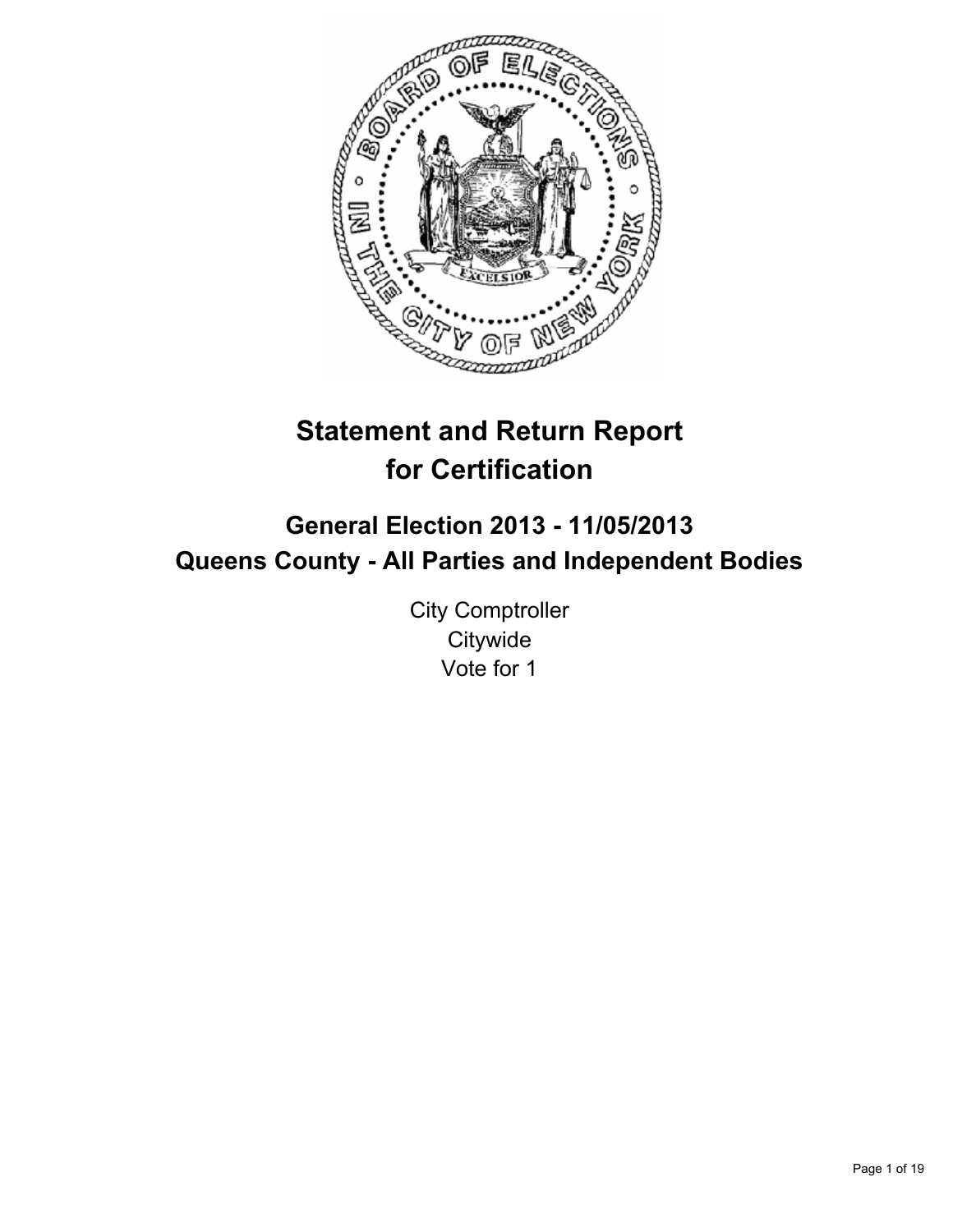

| <b>PUBLIC COUNTER</b>                                    | 18,034 |
|----------------------------------------------------------|--------|
| <b>EMERGENCY</b>                                         | 68     |
| ABSENTEE/MILITARY                                        | 815    |
| <b>FEDERAL</b>                                           | 0      |
| <b>SPECIAL PRESIDENTIAL</b>                              | 0      |
| <b>AFFIDAVIT</b>                                         | 259    |
| <b>Total Ballots</b>                                     | 19,176 |
| Less - Inapplicable Federal/Special Presidential Ballots | 0      |
| <b>Total Applicable Ballots</b>                          | 19,176 |
| SCOTT M. STRINGER (DEMOCRATIC)                           | 10,322 |
| JOHN L. BURNETT (REPUBLICAN)                             | 4,849  |
| JOHN L. BURNETT (CONSERVATIVE)                           | 1,308  |
| SCOTT M. STRINGER (WORKING FAMILIES)                     | 580    |
| JULIA WILLEBRAND (GREEN)                                 | 251    |
| HESHAM EL-MELIGY (LIBERTARIAN)                           | 97     |
| JOHN W. STUDER (SOCIALIST WORKER)                        | 25     |
| JOHN L. BURNETT (SCHOOL CHOICE)                          | 23     |
| RICHARD BOZULICH (WAR VETERANS)                          | 50     |
| ANTHONY DAMATO (WRITE-IN)                                | 1      |
| CLETRS BROADIS (WRITE-IN)                                | 1      |
| DANEY VELEZ (WRITE-IN)                                   | 1      |
| <b>ISAAC PANSEE (WRITE-IN)</b>                           | 1      |
| JOANN ARIOLA (WRITE-IN)                                  | 1      |
| MICHAEL WALZER (WRITE-IN)                                | 1      |
| NEIL MALONE (WRITE-IN)                                   | 1      |
| RAYMOND DI LUGLIO (WRITE-IN)                             | 1      |
| UNATTRIBUTABLE WRITE-IN (WRITE-IN)                       | 5      |
| <b>Total Votes</b>                                       | 17,518 |
| Unrecorded                                               | 1,658  |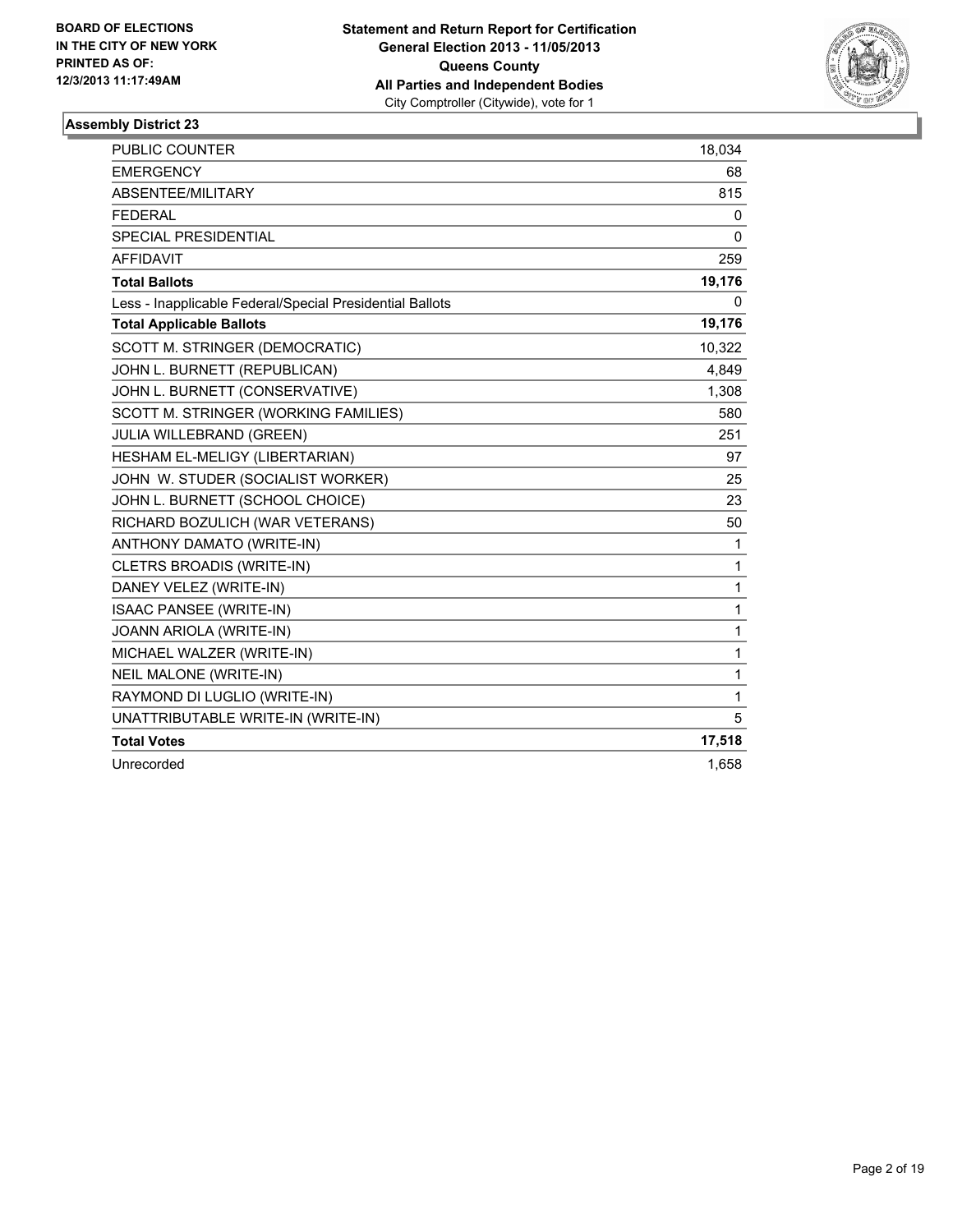

| <b>PUBLIC COUNTER</b>                                    | 13,459   |
|----------------------------------------------------------|----------|
| <b>EMERGENCY</b>                                         | 0        |
| <b>ABSENTEE/MILITARY</b>                                 | 475      |
| <b>FFDFRAI</b>                                           | 0        |
| <b>SPECIAL PRESIDENTIAL</b>                              | $\Omega$ |
| <b>AFFIDAVIT</b>                                         | 101      |
| <b>Total Ballots</b>                                     | 14,035   |
| Less - Inapplicable Federal/Special Presidential Ballots | 0        |
| <b>Total Applicable Ballots</b>                          | 14,035   |
| SCOTT M. STRINGER (DEMOCRATIC)                           | 9,931    |
| JOHN L. BURNETT (REPUBLICAN)                             | 2,097    |
| JOHN L. BURNETT (CONSERVATIVE)                           | 444      |
| SCOTT M. STRINGER (WORKING FAMILIES)                     | 434      |
| JULIA WILLEBRAND (GREEN)                                 | 231      |
| HESHAM EL-MELIGY (LIBERTARIAN)                           | 172      |
| JOHN W. STUDER (SOCIALIST WORKER)                        | 20       |
| JOHN L. BURNETT (SCHOOL CHOICE)                          | 20       |
| RICHARD BOZULICH (WAR VETERANS)                          | 11       |
| ELIOT SPITZER (WRITE-IN)                                 | 1        |
| LISA COOPERBERG (WRITE-IN)                               | 1        |
| UNATTRIBUTABLE WRITE-IN (WRITE-IN)                       | 2        |
| <b>Total Votes</b>                                       | 13,364   |
| Unrecorded                                               | 671      |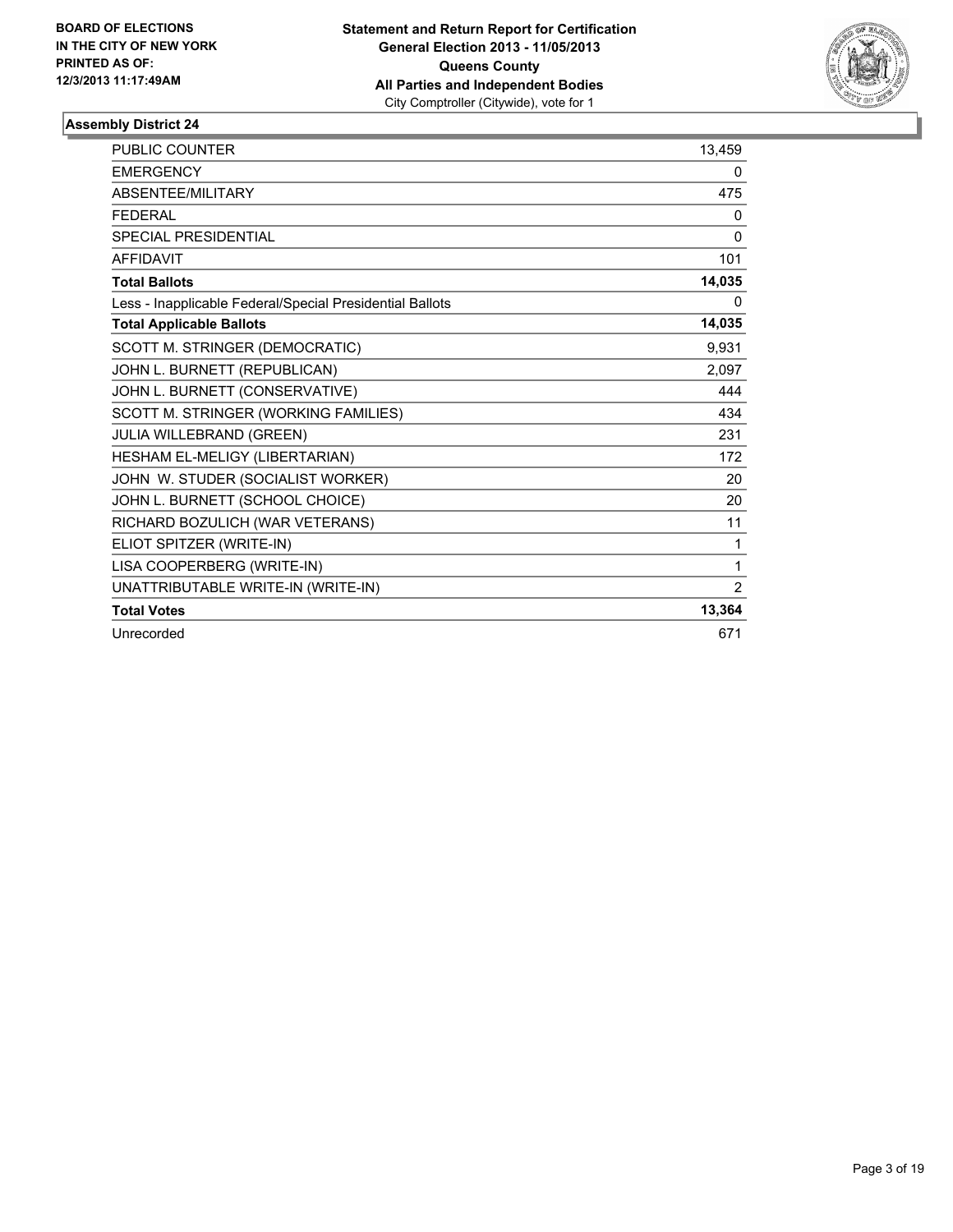

| PUBLIC COUNTER                                           | 13,472   |
|----------------------------------------------------------|----------|
| <b>EMERGENCY</b>                                         | 0        |
| ABSENTEE/MILITARY                                        | 397      |
| <b>FEDERAL</b>                                           | 0        |
| <b>SPECIAL PRESIDENTIAL</b>                              | $\Omega$ |
| <b>AFFIDAVIT</b>                                         | 89       |
| <b>Total Ballots</b>                                     | 13,958   |
| Less - Inapplicable Federal/Special Presidential Ballots | 0        |
| <b>Total Applicable Ballots</b>                          | 13,958   |
| SCOTT M. STRINGER (DEMOCRATIC)                           | 8,503    |
| JOHN L. BURNETT (REPUBLICAN)                             | 2.884    |
| JOHN L. BURNETT (CONSERVATIVE)                           | 599      |
| SCOTT M. STRINGER (WORKING FAMILIES)                     | 452      |
| JULIA WILLEBRAND (GREEN)                                 | 295      |
| HESHAM EL-MELIGY (LIBERTARIAN)                           | 69       |
| JOHN W. STUDER (SOCIALIST WORKER)                        | 24       |
| JOHN L. BURNETT (SCHOOL CHOICE)                          | 21       |
| RICHARD BOZULICH (WAR VETERANS)                          | 24       |
| ALTON MADDOX (WRITE-IN)                                  | 1        |
| <b>ANTHONY WIENER (WRITE-IN)</b>                         | 1        |
| DIANA TURK (WRITE-IN)                                    | 1        |
| ELIOT SPITZER (WRITE-IN)                                 | 1        |
| JOHN LIU (WRITE-IN)                                      | 1        |
| JORDAN JARECKI (WRITE-IN)                                | 1        |
| UNATTRIBUTABLE WRITE-IN (WRITE-IN)                       | 3        |
| <b>Total Votes</b>                                       | 12,880   |
| Unrecorded                                               | 1.078    |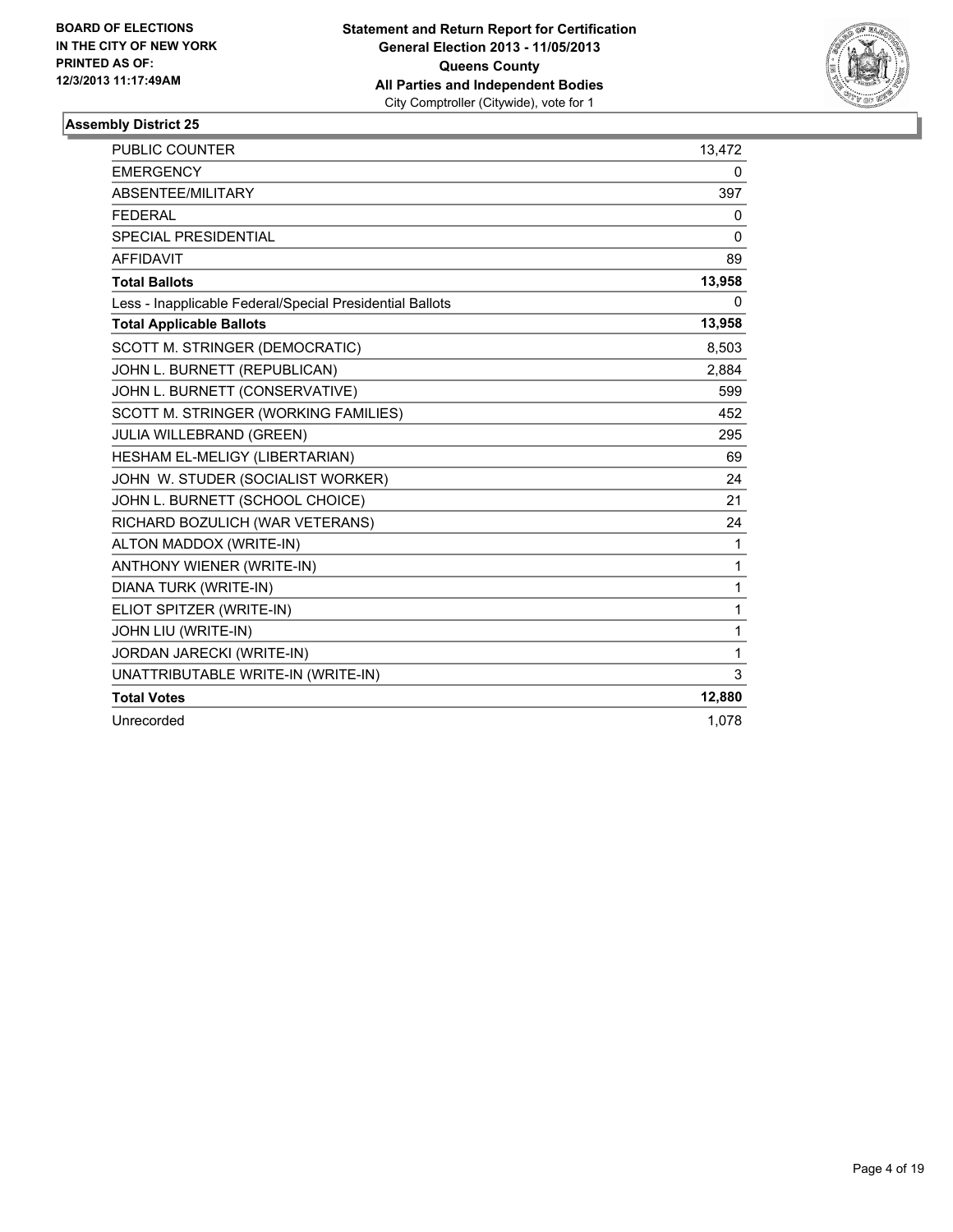

| <b>PUBLIC COUNTER</b>                                    | 21,097      |
|----------------------------------------------------------|-------------|
| <b>EMERGENCY</b>                                         | 1           |
| ABSENTEE/MILITARY                                        | 878         |
| <b>FEDERAL</b>                                           | 0           |
| <b>SPECIAL PRESIDENTIAL</b>                              | 0           |
| <b>AFFIDAVIT</b>                                         | 115         |
| <b>Total Ballots</b>                                     | 22,091      |
| Less - Inapplicable Federal/Special Presidential Ballots | 0           |
| <b>Total Applicable Ballots</b>                          | 22,091      |
| SCOTT M. STRINGER (DEMOCRATIC)                           | 12,463      |
| JOHN L. BURNETT (REPUBLICAN)                             | 5,843       |
| JOHN L. BURNETT (CONSERVATIVE)                           | 1,203       |
| SCOTT M. STRINGER (WORKING FAMILIES)                     | 676         |
| <b>JULIA WILLEBRAND (GREEN)</b>                          | 382         |
| HESHAM EL-MELIGY (LIBERTARIAN)                           | 79          |
| JOHN W. STUDER (SOCIALIST WORKER)                        | 33          |
| JOHN L. BURNETT (SCHOOL CHOICE)                          | 24          |
| RICHARD BOZULICH (WAR VETERANS)                          | 30          |
| ELIOT SPITZER (WRITE-IN)                                 | 1           |
| JOHN TEST (WRITE-IN)                                     | 1           |
| PHILIP MICHAEL MCGRORY (WRITE-IN)                        | 1           |
| UNATTRIBUTABLE WRITE-IN (WRITE-IN)                       | $\mathbf 1$ |
| <b>Total Votes</b>                                       | 20,737      |
| Unrecorded                                               | 1.354       |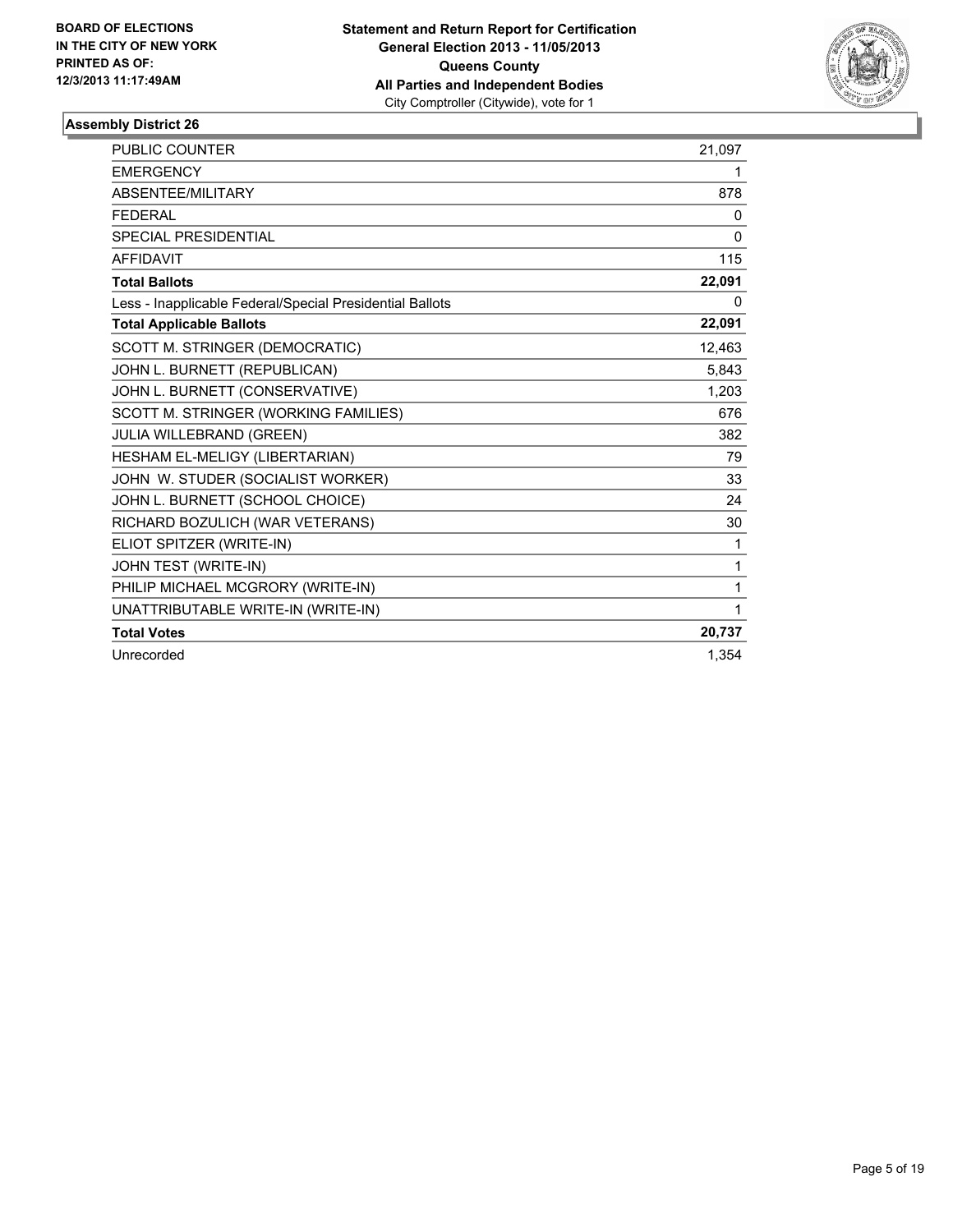

| <b>PUBLIC COUNTER</b>                                    | 14,376       |
|----------------------------------------------------------|--------------|
| <b>EMERGENCY</b>                                         | 0            |
| ABSENTEE/MILITARY                                        | 601          |
| <b>FEDERAL</b>                                           | 0            |
| <b>SPECIAL PRESIDENTIAL</b>                              | $\mathbf{0}$ |
| <b>AFFIDAVIT</b>                                         | 113          |
| <b>Total Ballots</b>                                     | 15,090       |
| Less - Inapplicable Federal/Special Presidential Ballots | 0            |
| <b>Total Applicable Ballots</b>                          | 15,090       |
| SCOTT M. STRINGER (DEMOCRATIC)                           | 9,568        |
| JOHN L. BURNETT (REPUBLICAN)                             | 2,934        |
| JOHN L. BURNETT (CONSERVATIVE)                           | 537          |
| SCOTT M. STRINGER (WORKING FAMILIES)                     | 557          |
| JULIA WILLEBRAND (GREEN)                                 | 317          |
| HESHAM EL-MELIGY (LIBERTARIAN)                           | 78           |
| JOHN W. STUDER (SOCIALIST WORKER)                        | 25           |
| JOHN L. BURNETT (SCHOOL CHOICE)                          | 19           |
| RICHARD BOZULICH (WAR VETERANS)                          | 26           |
| ELIOT SPITZER (WRITE-IN)                                 | 1            |
| EPHRIM ZUCKER (WRITE-IN)                                 | 1            |
| ERICK SALGADO (WRITE-IN)                                 | 1            |
| RALPH COFALO (WRITE-IN)                                  | 1            |
| SCARLETT SUMMA (WRITE-IN)                                | 1            |
| SCOTT I. MISHALL (WRITE-IN)                              | 1            |
| UNATTRIBUTABLE WRITE-IN (WRITE-IN)                       | 5            |
| ZEANNE WOOFINGTON (WRITE-IN)                             | 1            |
| <b>Total Votes</b>                                       | 14,073       |
| Unrecorded                                               | 1,017        |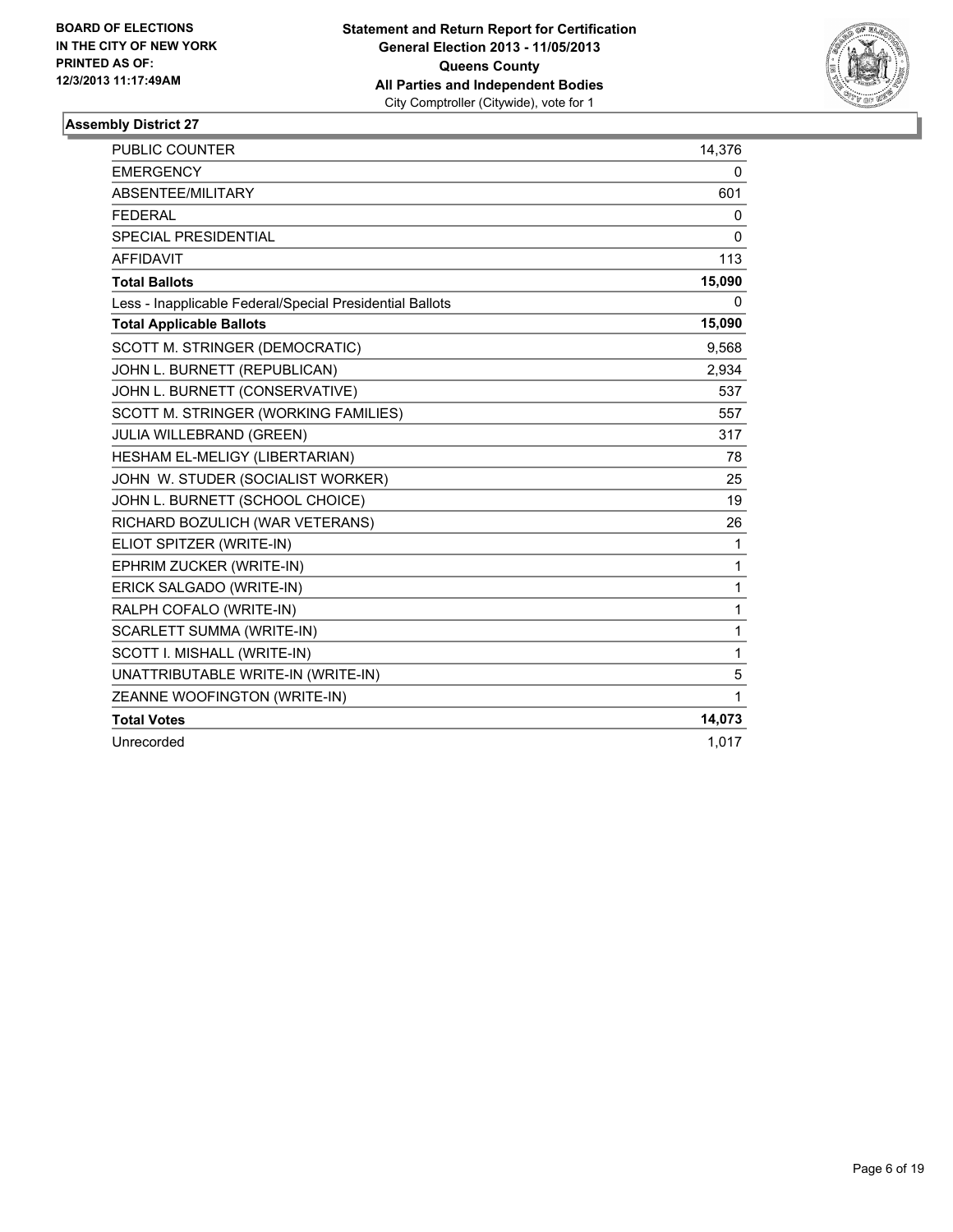

| <b>PUBLIC COUNTER</b>                                    | 17,878       |
|----------------------------------------------------------|--------------|
| <b>EMERGENCY</b>                                         | 0            |
| ABSENTEE/MILITARY                                        | 728          |
| <b>FEDERAL</b>                                           | 0            |
| <b>SPECIAL PRESIDENTIAL</b>                              | $\mathbf{0}$ |
| <b>AFFIDAVIT</b>                                         | 98           |
| <b>Total Ballots</b>                                     | 18,704       |
| Less - Inapplicable Federal/Special Presidential Ballots | $\mathbf{0}$ |
| <b>Total Applicable Ballots</b>                          | 18,704       |
| SCOTT M. STRINGER (DEMOCRATIC)                           | 11,040       |
| JOHN L. BURNETT (REPUBLICAN)                             | 4,313        |
| JOHN L. BURNETT (CONSERVATIVE)                           | 873          |
| SCOTT M. STRINGER (WORKING FAMILIES)                     | 783          |
| JULIA WILLEBRAND (GREEN)                                 | 416          |
| HESHAM EL-MELIGY (LIBERTARIAN)                           | 80           |
| JOHN W. STUDER (SOCIALIST WORKER)                        | 41           |
| JOHN L. BURNETT (SCHOOL CHOICE)                          | 35           |
| RICHARD BOZULICH (WAR VETERANS)                          | 32           |
| BERNARD MADOFF (WRITE-IN)                                | 1            |
| <b>BUSTER FELICIANO (WRITE-IN)</b>                       | 1            |
| ELIOT SPITZER (WRITE-IN)                                 | 3            |
| JOSEPH A SURACI (WRITE-IN)                               | 1            |
| LU BETHOVER (WRITE-IN)                                   | 1            |
| TOM CRUISE (WRITE-IN)                                    | 1            |
| UNATTRIBUTABLE WRITE-IN (WRITE-IN)                       | 4            |
| <b>Total Votes</b>                                       | 17,625       |
| Unrecorded                                               | 1,079        |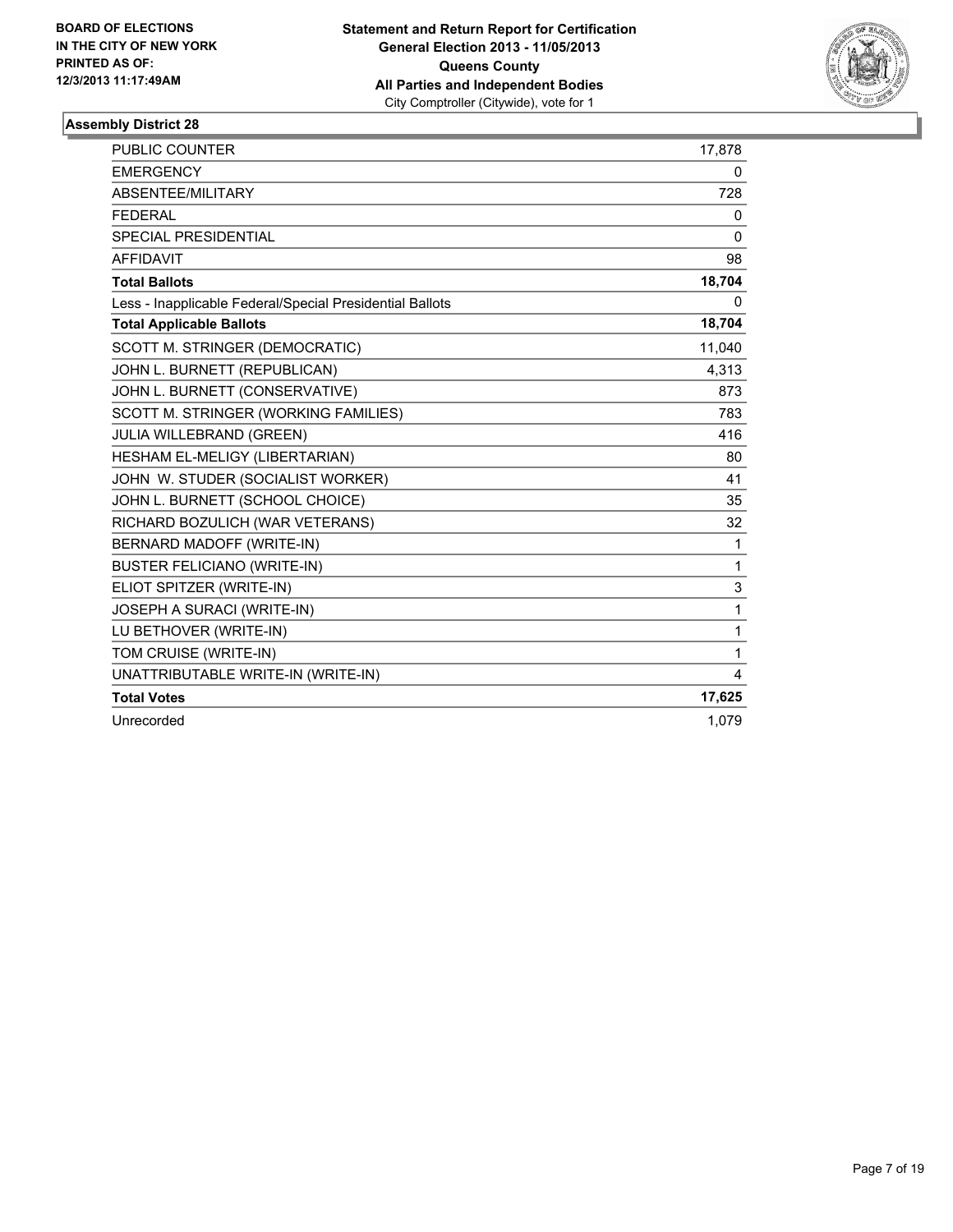

| <b>PUBLIC COUNTER</b>                                    | 17,580         |
|----------------------------------------------------------|----------------|
| <b>EMERGENCY</b>                                         | 1              |
| ABSENTEE/MILITARY                                        | 497            |
| <b>FEDERAL</b>                                           | 0              |
| SPECIAL PRESIDENTIAL                                     | 0              |
| <b>AFFIDAVIT</b>                                         | 167            |
| <b>Total Ballots</b>                                     | 18,245         |
| Less - Inapplicable Federal/Special Presidential Ballots | 0              |
| <b>Total Applicable Ballots</b>                          | 18,245         |
| SCOTT M. STRINGER (DEMOCRATIC)                           | 16,158         |
| JOHN L. BURNETT (REPUBLICAN)                             | 623            |
| JOHN L. BURNETT (CONSERVATIVE)                           | 100            |
| SCOTT M. STRINGER (WORKING FAMILIES)                     | 378            |
| JULIA WILLEBRAND (GREEN)                                 | 139            |
| HESHAM EL-MELIGY (LIBERTARIAN)                           | 54             |
| JOHN W. STUDER (SOCIALIST WORKER)                        | 15             |
| JOHN L. BURNETT (SCHOOL CHOICE)                          | 8              |
| RICHARD BOZULICH (WAR VETERANS)                          | 9              |
| COREY GUMBS (WRITE-IN)                                   | $\mathbf{1}$   |
| ERIC SOUTHWOOD (WRITE-IN)                                | 1              |
| JOHN TEST (WRITE-IN)                                     | $\mathbf{1}$   |
| JOHN W. CRONIN (WRITE-IN)                                | 1              |
| LEONA FERGUSON (WRITE-IN)                                | $\mathbf{1}$   |
| UNATTRIBUTABLE WRITE-IN (WRITE-IN)                       | $\overline{2}$ |
| <b>Total Votes</b>                                       | 17,491         |
| Unrecorded                                               | 754            |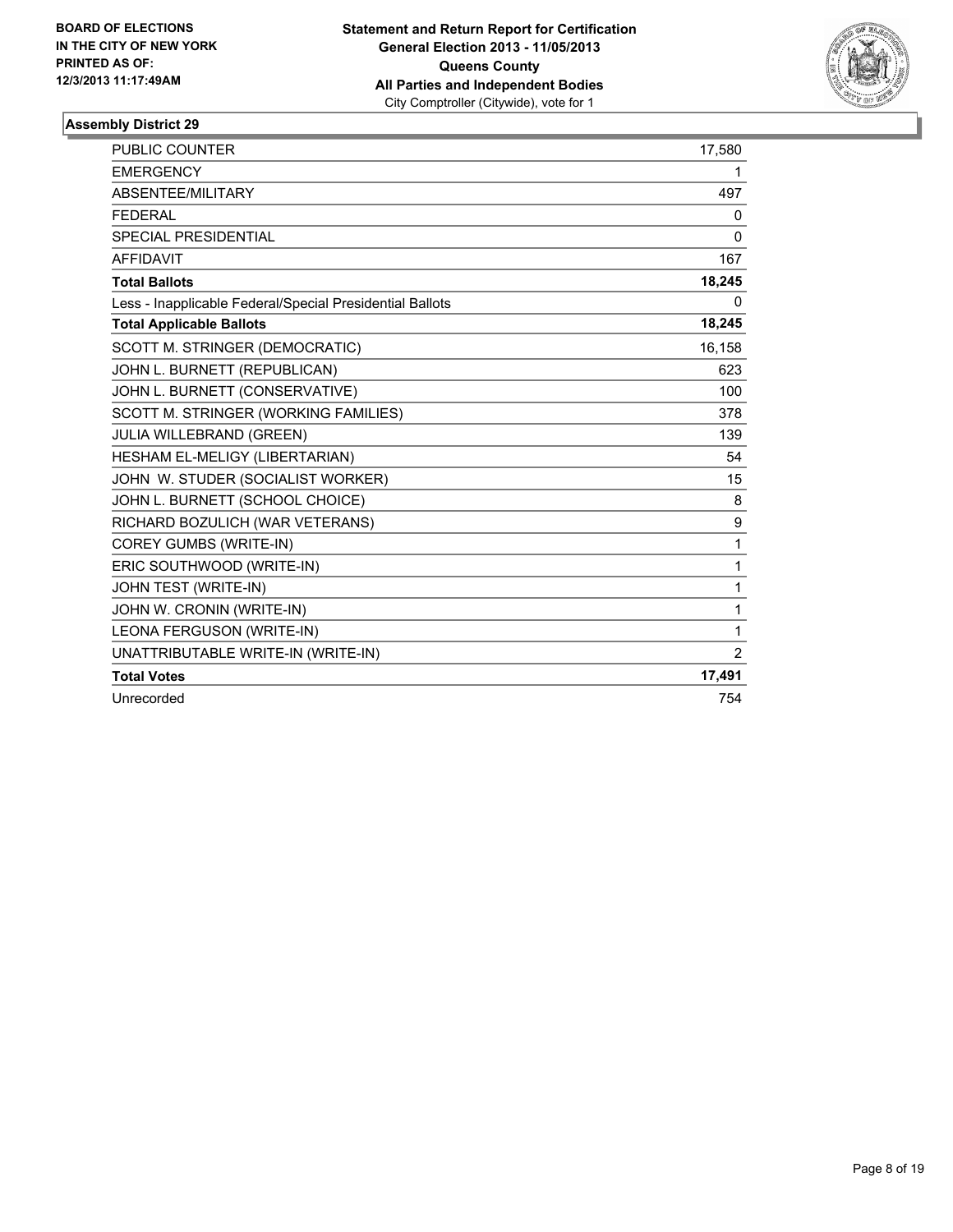

| <b>PUBLIC COUNTER</b>                                    | 14,367 |
|----------------------------------------------------------|--------|
| <b>EMERGENCY</b>                                         | 14     |
| ABSENTEE/MILITARY                                        | 466    |
| <b>FEDERAL</b>                                           | 0      |
| <b>SPECIAL PRESIDENTIAL</b>                              | 0      |
| <b>AFFIDAVIT</b>                                         | 120    |
| <b>Total Ballots</b>                                     | 14,967 |
| Less - Inapplicable Federal/Special Presidential Ballots | 0      |
| <b>Total Applicable Ballots</b>                          | 14,967 |
| SCOTT M. STRINGER (DEMOCRATIC)                           | 8,498  |
| JOHN L. BURNETT (REPUBLICAN)                             | 3,484  |
| JOHN L. BURNETT (CONSERVATIVE)                           | 756    |
| SCOTT M. STRINGER (WORKING FAMILIES)                     | 650    |
| JULIA WILLEBRAND (GREEN)                                 | 386    |
| HESHAM EL-MELIGY (LIBERTARIAN)                           | 98     |
| JOHN W. STUDER (SOCIALIST WORKER)                        | 29     |
| JOHN L. BURNETT (SCHOOL CHOICE)                          | 16     |
| RICHARD BOZULICH (WAR VETERANS)                          | 28     |
| ELIOT SPITZER (WRITE-IN)                                 | 2      |
| FAN CHEN-SMITH (WRITE-IN)                                | 1      |
| MARGARET MARKEY (WRITE-IN)                               | 1      |
| RICHARD ROSENHAMMER (WRITE-IN)                           | 1      |
| TRAYON CHRISTIAN (WRITE-IN)                              | 1      |
| UNATTRIBUTABLE WRITE-IN (WRITE-IN)                       | 5      |
| <b>Total Votes</b>                                       | 13,956 |
| Unrecorded                                               | 1,011  |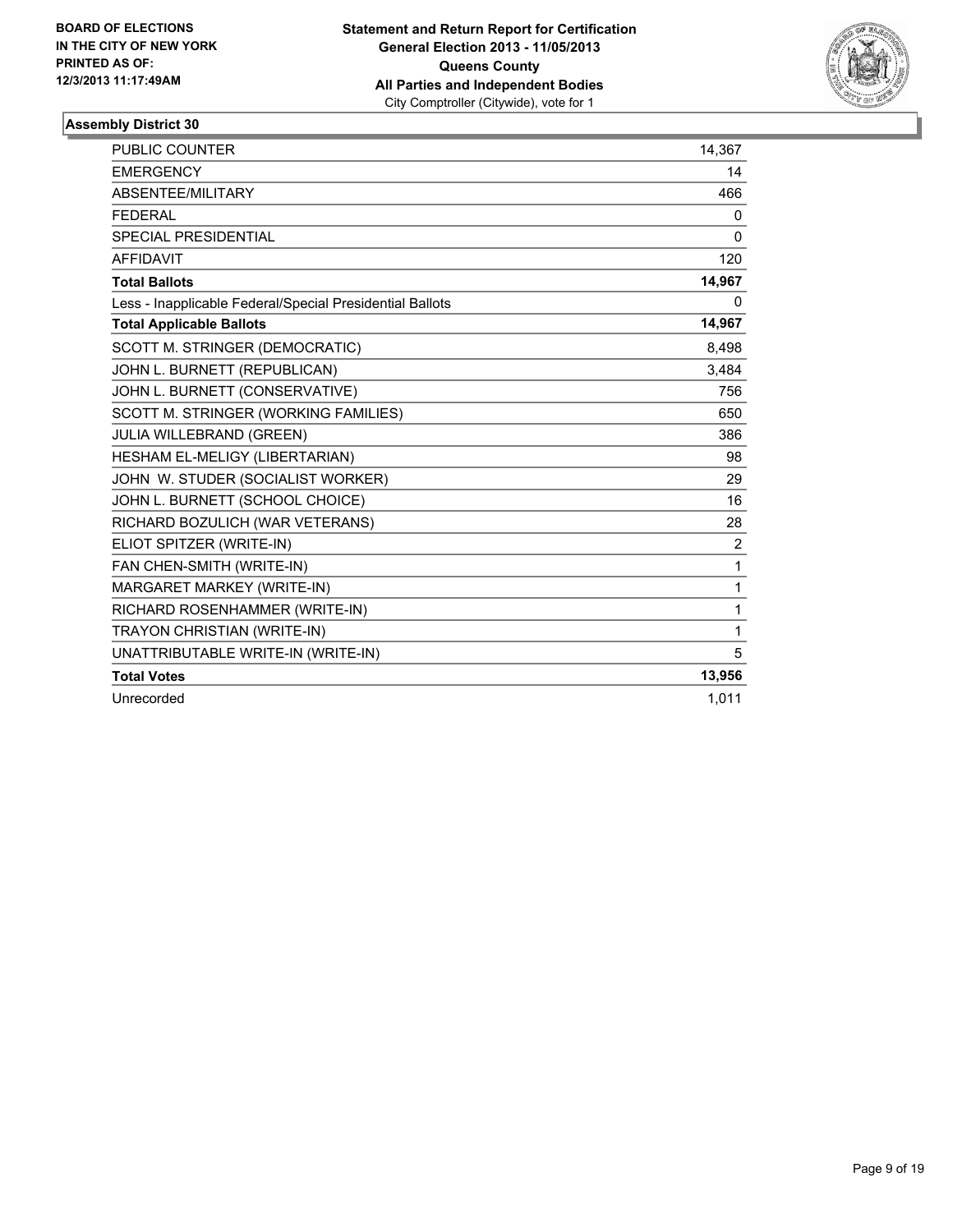

| PUBLIC COUNTER                                           | 12.019 |
|----------------------------------------------------------|--------|
| <b>EMERGENCY</b>                                         | 0      |
| <b>ABSENTEE/MILITARY</b>                                 | 307    |
| <b>FEDERAL</b>                                           | 0      |
| SPECIAL PRESIDENTIAL                                     | 0      |
| <b>AFFIDAVIT</b>                                         | 124    |
| <b>Total Ballots</b>                                     | 12,450 |
| Less - Inapplicable Federal/Special Presidential Ballots | 0      |
| <b>Total Applicable Ballots</b>                          | 12,450 |
| SCOTT M. STRINGER (DEMOCRATIC)                           | 10,623 |
| JOHN L. BURNETT (REPUBLICAN)                             | 598    |
| JOHN L. BURNETT (CONSERVATIVE)                           | 144    |
| SCOTT M. STRINGER (WORKING FAMILIES)                     | 261    |
| JULIA WILLEBRAND (GREEN)                                 | 93     |
| HESHAM EL-MELIGY (LIBERTARIAN)                           | 15     |
| JOHN W. STUDER (SOCIALIST WORKER)                        | 12     |
| JOHN L. BURNETT (SCHOOL CHOICE)                          | 11     |
| RICHARD BOZULICH (WAR VETERANS)                          | 10     |
| ERICK SALGADO (WRITE-IN)                                 | 3      |
| LANCE EASTACHE (WRITE-IN)                                | 1      |
| PETER VALLONE (WRITE-IN)                                 | 1      |
| <b>Total Votes</b>                                       | 11,772 |
| Unrecorded                                               | 678    |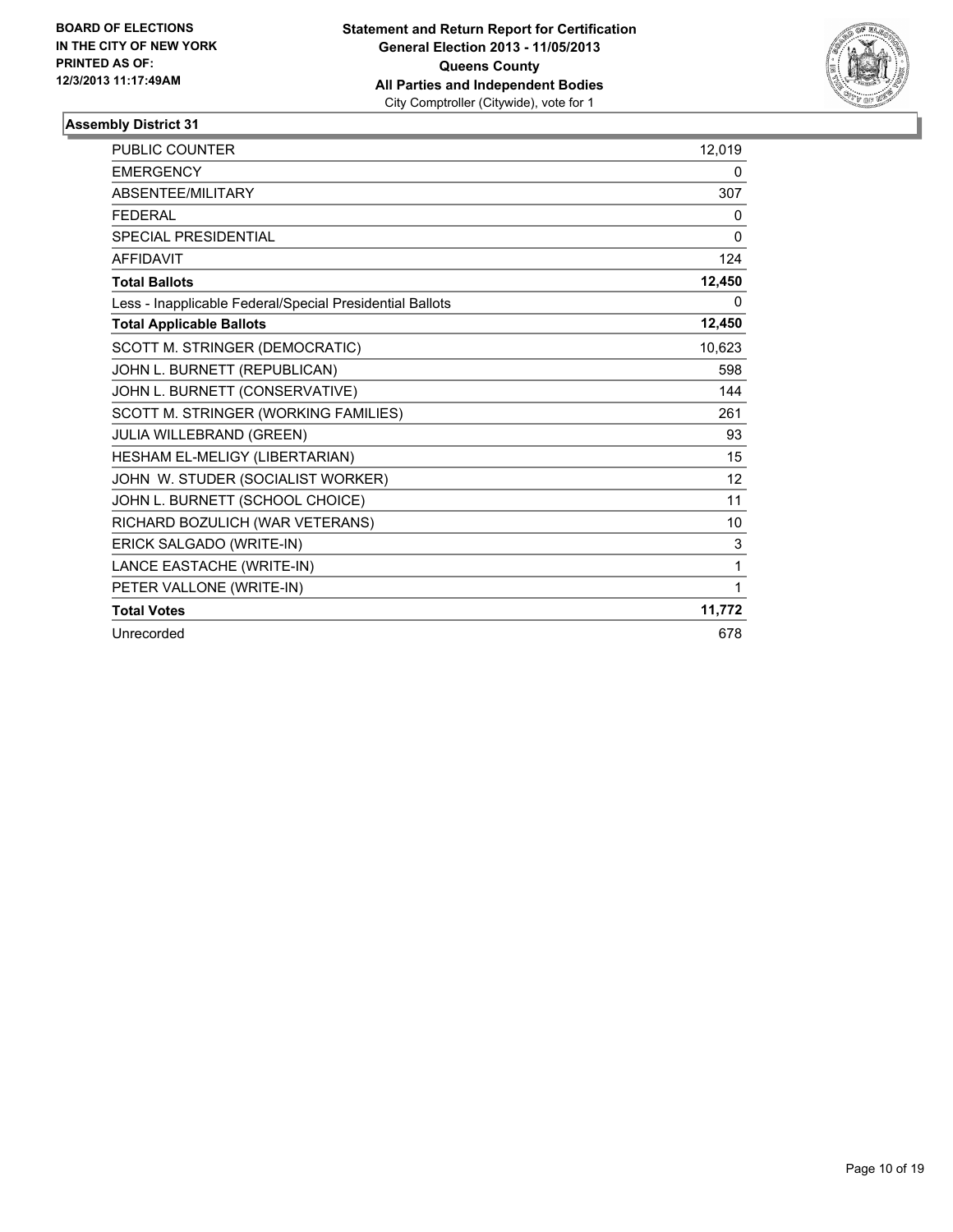

| <b>PUBLIC COUNTER</b>                                    | 16,455       |
|----------------------------------------------------------|--------------|
| <b>EMERGENCY</b>                                         | 6            |
| <b>ABSENTEE/MILITARY</b>                                 | 334          |
| <b>FEDERAL</b>                                           | $\mathbf{0}$ |
| <b>SPECIAL PRESIDENTIAL</b>                              | $\mathbf{0}$ |
| <b>AFFIDAVIT</b>                                         | 182          |
| <b>Total Ballots</b>                                     | 16,977       |
| Less - Inapplicable Federal/Special Presidential Ballots | 0            |
| <b>Total Applicable Ballots</b>                          | 16,977       |
| SCOTT M. STRINGER (DEMOCRATIC)                           | 15,038       |
| JOHN L. BURNETT (REPUBLICAN)                             | 401          |
| JOHN L. BURNETT (CONSERVATIVE)                           | 68           |
| SCOTT M. STRINGER (WORKING FAMILIES)                     | 374          |
| JULIA WILLEBRAND (GREEN)                                 | 130          |
| HESHAM EL-MELIGY (LIBERTARIAN)                           | 45           |
| JOHN W. STUDER (SOCIALIST WORKER)                        | 14           |
| JOHN L. BURNETT (SCHOOL CHOICE)                          | 17           |
| RICHARD BOZULICH (WAR VETERANS)                          | 9            |
| ELIOT SPITZER (WRITE-IN)                                 | 1            |
| UNATTRIBUTABLE WRITE-IN (WRITE-IN)                       | 3            |
| WILLIE L BARKER (WRITE-IN)                               | 1            |
| <b>Total Votes</b>                                       | 16,101       |
| Unrecorded                                               | 876          |

| <b>PUBLIC COUNTER</b>                                    | 19,352       |
|----------------------------------------------------------|--------------|
| <b>EMERGENCY</b>                                         | 0            |
| ABSENTEE/MILITARY                                        | 404          |
| <b>FFDFRAL</b>                                           | 0            |
| <b>SPECIAL PRESIDENTIAL</b>                              | $\mathbf{0}$ |
| <b>AFFIDAVIT</b>                                         | 136          |
| <b>Total Ballots</b>                                     | 19,892       |
| Less - Inapplicable Federal/Special Presidential Ballots | 0            |
| <b>Total Applicable Ballots</b>                          | 19,892       |
| SCOTT M. STRINGER (DEMOCRATIC)                           | 16,259       |
| JOHN L. BURNETT (REPUBLICAN)                             | 1,427        |
| JOHN L. BURNETT (CONSERVATIVE)                           | 411          |
| SCOTT M. STRINGER (WORKING FAMILIES)                     | 575          |
| <b>JULIA WILLEBRAND (GREEN)</b>                          | 209          |
| HESHAM EL-MELIGY (LIBERTARIAN)                           | 54           |
| JOHN W. STUDER (SOCIALIST WORKER)                        | 26           |
| JOHN L. BURNETT (SCHOOL CHOICE)                          | 17           |
| RICHARD BOZULICH (WAR VETERANS)                          | 20           |
| SYLIKI WAI (WRITE-IN)                                    | $\mathbf 1$  |
| UNATTRIBUTABLE WRITE-IN (WRITE-IN)                       | 6            |
| <b>Total Votes</b>                                       | 19,005       |
| Unrecorded                                               | 887          |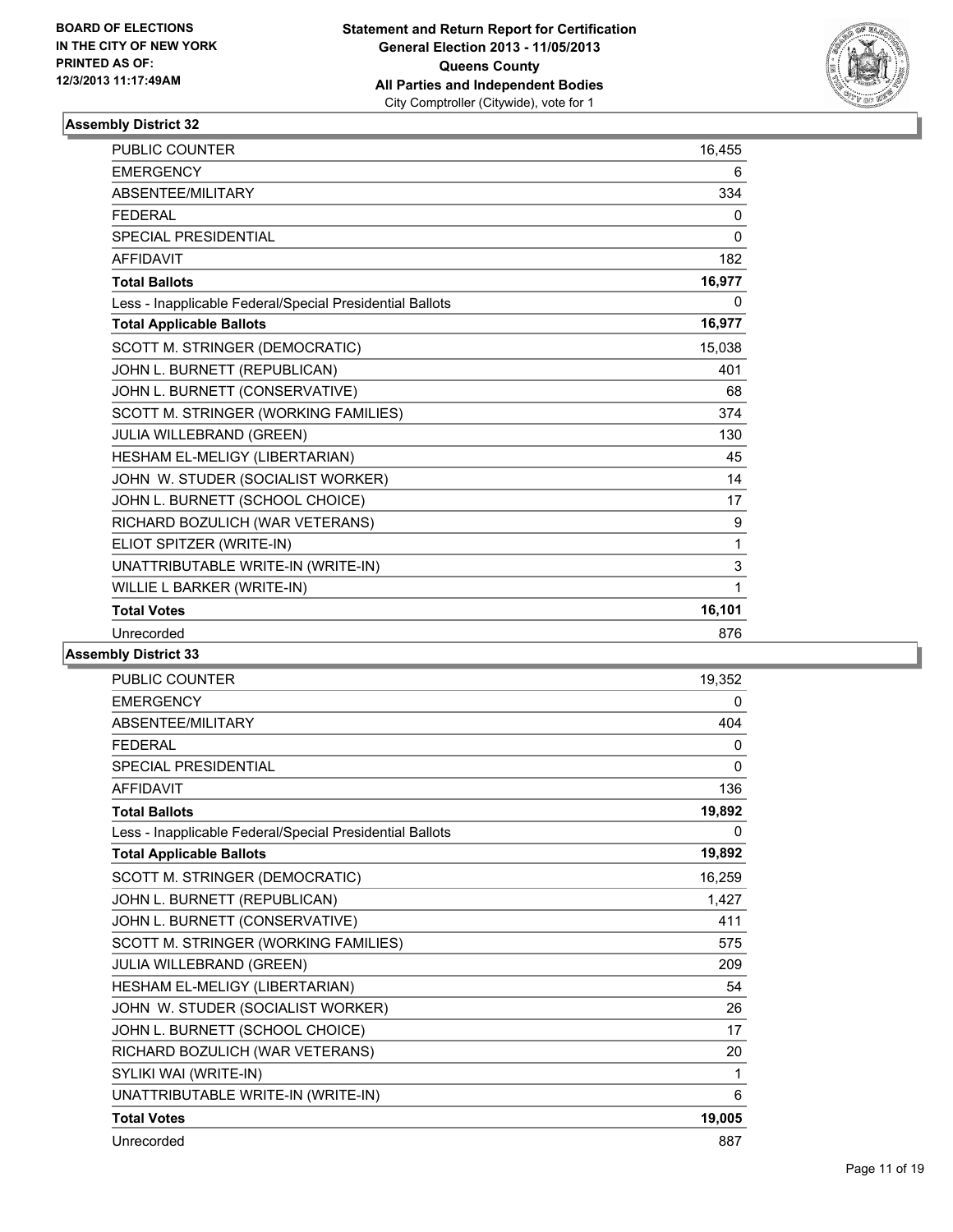

| PUBLIC COUNTER                                           | 10,134 |
|----------------------------------------------------------|--------|
| <b>EMERGENCY</b>                                         | 0      |
| <b>ABSENTEE/MILITARY</b>                                 | 237    |
| <b>FEDERAL</b>                                           | 0      |
| <b>SPECIAL PRESIDENTIAL</b>                              | 0      |
| <b>AFFIDAVIT</b>                                         | 121    |
| <b>Total Ballots</b>                                     | 10,492 |
| Less - Inapplicable Federal/Special Presidential Ballots | 0      |
| <b>Total Applicable Ballots</b>                          | 10,492 |
| SCOTT M. STRINGER (DEMOCRATIC)                           | 7,303  |
| JOHN L. BURNETT (REPUBLICAN)                             | 1,292  |
| JOHN L. BURNETT (CONSERVATIVE)                           | 242    |
| SCOTT M. STRINGER (WORKING FAMILIES)                     | 489    |
| <b>JULIA WILLEBRAND (GREEN)</b>                          | 259    |
| HESHAM EL-MELIGY (LIBERTARIAN)                           | 107    |
| JOHN W. STUDER (SOCIALIST WORKER)                        | 42     |
| JOHN L. BURNETT (SCHOOL CHOICE)                          | 22     |
| RICHARD BOZULICH (WAR VETERANS)                          | 11     |
| BERNARD COHEN (WRITE-IN)                                 | 1      |
| <b>Total Votes</b>                                       | 9,768  |
| Unrecorded                                               | 724    |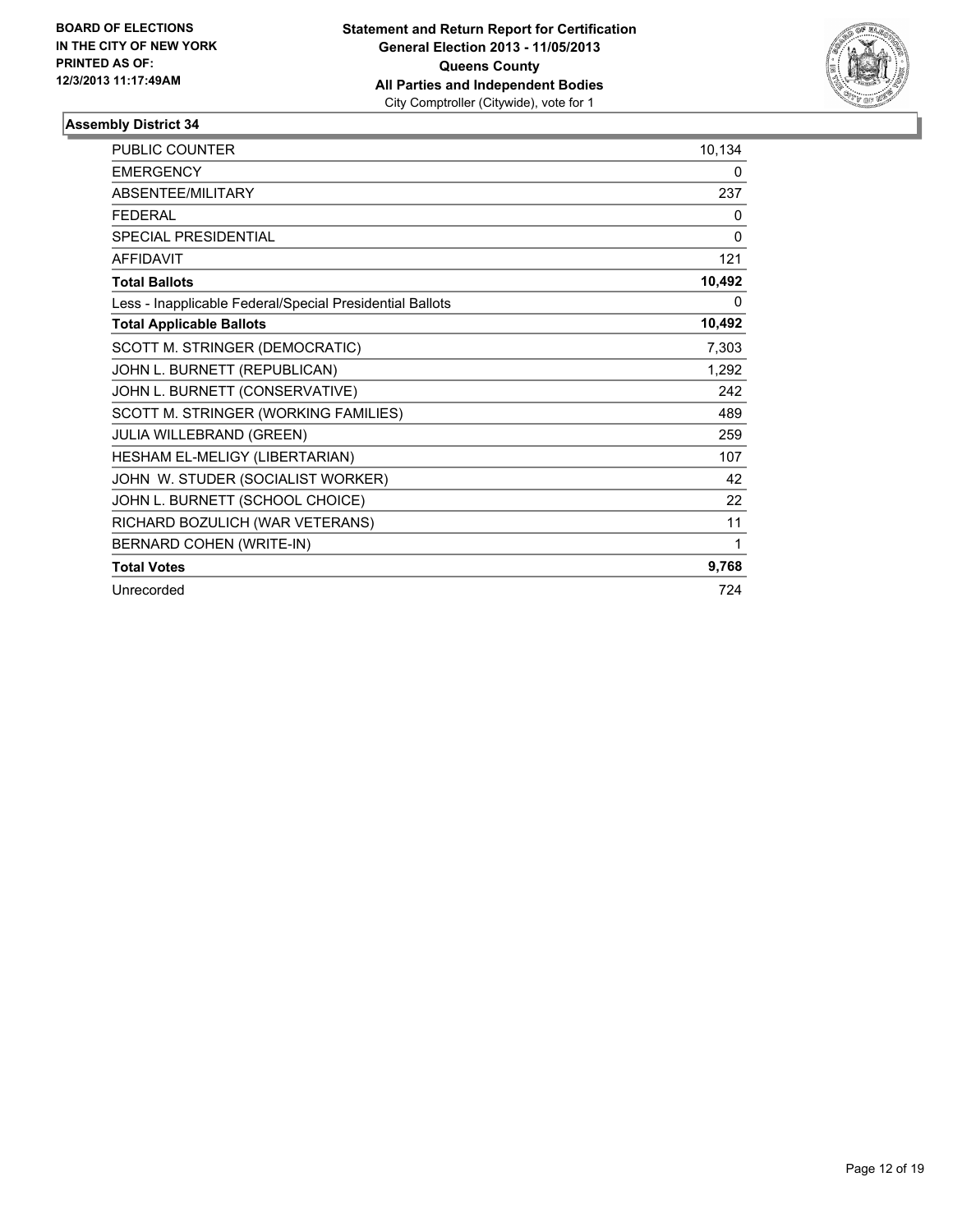

| <b>PUBLIC COUNTER</b>                                    | 9,190          |
|----------------------------------------------------------|----------------|
| <b>EMERGENCY</b>                                         | 0              |
| ABSENTEE/MILITARY                                        | 375            |
| <b>FEDERAL</b>                                           | $\mathbf{0}$   |
| <b>SPECIAL PRESIDENTIAL</b>                              | $\Omega$       |
| <b>AFFIDAVIT</b>                                         | 98             |
| <b>Total Ballots</b>                                     | 9,663          |
| Less - Inapplicable Federal/Special Presidential Ballots | 0              |
| <b>Total Applicable Ballots</b>                          | 9,663          |
| SCOTT M. STRINGER (DEMOCRATIC)                           | 7,509          |
| JOHN L. BURNETT (REPUBLICAN)                             | 867            |
| JOHN L. BURNETT (CONSERVATIVE)                           | 139            |
| SCOTT M. STRINGER (WORKING FAMILIES)                     | 259            |
| JULIA WILLEBRAND (GREEN)                                 | 169            |
| HESHAM EL-MELIGY (LIBERTARIAN)                           | 29             |
| JOHN W. STUDER (SOCIALIST WORKER)                        | 19             |
| JOHN L. BURNETT (SCHOOL CHOICE)                          | 14             |
| RICHARD BOZULICH (WAR VETERANS)                          | 16             |
| ELIOT SPITZER (WRITE-IN)                                 | $\mathbf{1}$   |
| <b>GAVEN NOWAK (WRITE-IN)</b>                            | $\mathbf{1}$   |
| JOHN TEST (WRITE-IN)                                     | 1              |
| MARK J BIBILS (WRITE-IN)                                 | $\mathbf 1$    |
| ROBIN HELMS (WRITE-IN)                                   | $\mathbf{1}$   |
| UNATTRIBUTABLE WRITE-IN (WRITE-IN)                       | $\overline{2}$ |
| <b>Total Votes</b>                                       | 9,028          |
| Unrecorded                                               | 635            |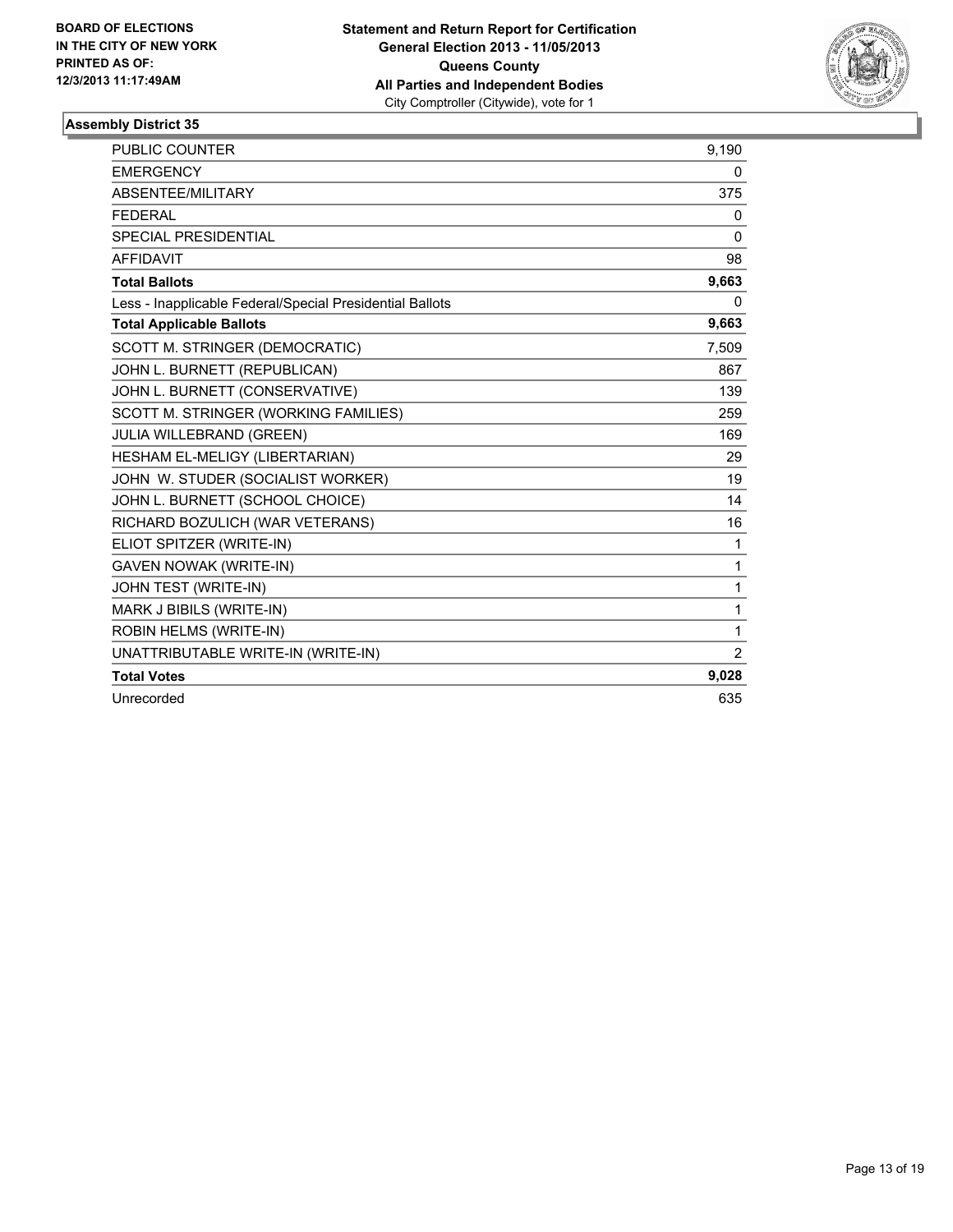

| <b>PUBLIC COUNTER</b>                                    | 14,716       |
|----------------------------------------------------------|--------------|
| <b>EMERGENCY</b>                                         | 1            |
| <b>ABSENTEE/MILITARY</b>                                 | 290          |
| <b>FEDERAL</b>                                           | 0            |
| <b>SPECIAL PRESIDENTIAL</b>                              | $\mathbf{0}$ |
| <b>AFFIDAVIT</b>                                         | 199          |
| <b>Total Ballots</b>                                     | 15,206       |
| Less - Inapplicable Federal/Special Presidential Ballots | 0            |
| <b>Total Applicable Ballots</b>                          | 15,206       |
| SCOTT M. STRINGER (DEMOCRATIC)                           | 9,588        |
| JOHN L. BURNETT (REPUBLICAN)                             | 2,154        |
| JOHN L. BURNETT (CONSERVATIVE)                           | 428          |
| SCOTT M. STRINGER (WORKING FAMILIES)                     | 845          |
| JULIA WILLEBRAND (GREEN)                                 | 809          |
| HESHAM EL-MELIGY (LIBERTARIAN)                           | 194          |
| JOHN W. STUDER (SOCIALIST WORKER)                        | 48           |
| JOHN L. BURNETT (SCHOOL CHOICE)                          | 24           |
| RICHARD BOZULICH (WAR VETERANS)                          | 29           |
| ELIOT SPITZER (WRITE-IN)                                 | 6            |
| JANETTE SADIT KHAN (WRITE-IN)                            | 1            |
| KAISSA DOUMBLE MOULONGO (WRITE-IN)                       | 1            |
| PAUL VALLONE (WRITE-IN)                                  | 1            |
| UNATTRIBUTABLE WRITE-IN (WRITE-IN)                       | 6            |
| <b>Total Votes</b>                                       | 14,134       |
| Unrecorded                                               | 1,072        |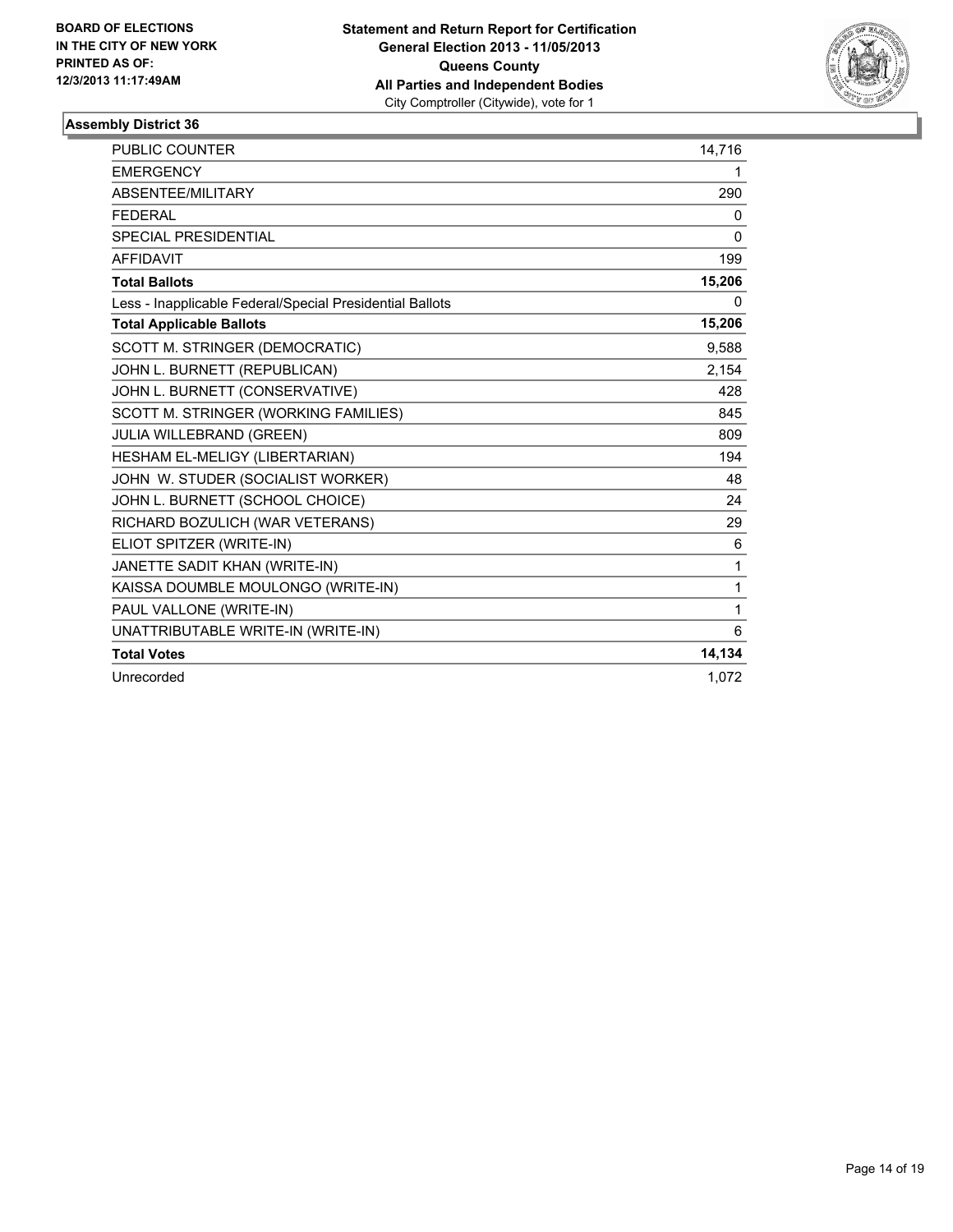

| PUBLIC COUNTER                                           | 12,663       |
|----------------------------------------------------------|--------------|
| <b>EMERGENCY</b>                                         | 59           |
| ABSENTEE/MILITARY                                        | 267          |
| <b>FEDERAL</b>                                           | 0            |
| <b>SPECIAL PRESIDENTIAL</b>                              | 0            |
| <b>AFFIDAVIT</b>                                         | 160          |
| <b>Total Ballots</b>                                     | 13,149       |
| Less - Inapplicable Federal/Special Presidential Ballots | $\Omega$     |
| <b>Total Applicable Ballots</b>                          | 13,149       |
| SCOTT M. STRINGER (DEMOCRATIC)                           | 9,138        |
| JOHN L. BURNETT (REPUBLICAN)                             | 1,534        |
| JOHN L. BURNETT (CONSERVATIVE)                           | 324          |
| SCOTT M. STRINGER (WORKING FAMILIES)                     | 763          |
| JULIA WILLEBRAND (GREEN)                                 | 403          |
| HESHAM EL-MELIGY (LIBERTARIAN)                           | 104          |
| JOHN W. STUDER (SOCIALIST WORKER)                        | 38           |
| JOHN L. BURNETT (SCHOOL CHOICE)                          | 20           |
| RICHARD BOZULICH (WAR VETERANS)                          | 20           |
| ALISSIA LILAKOS (WRITE-IN)                               | 1            |
| <b>CURTIS SLIWA (WRITE-IN)</b>                           | $\mathbf{1}$ |
| DAVID GROSSMAN (WRITE-IN)                                | $\mathbf{1}$ |
| ELIOT SPITZER (WRITE-IN)                                 | 5            |
| PHIL MIONE (WRITE-IN)                                    | 1            |
| WALTER IWANCHIW (WRITE-IN)                               | 1            |
| <b>Total Votes</b>                                       | 12,354       |
| Unrecorded                                               | 795          |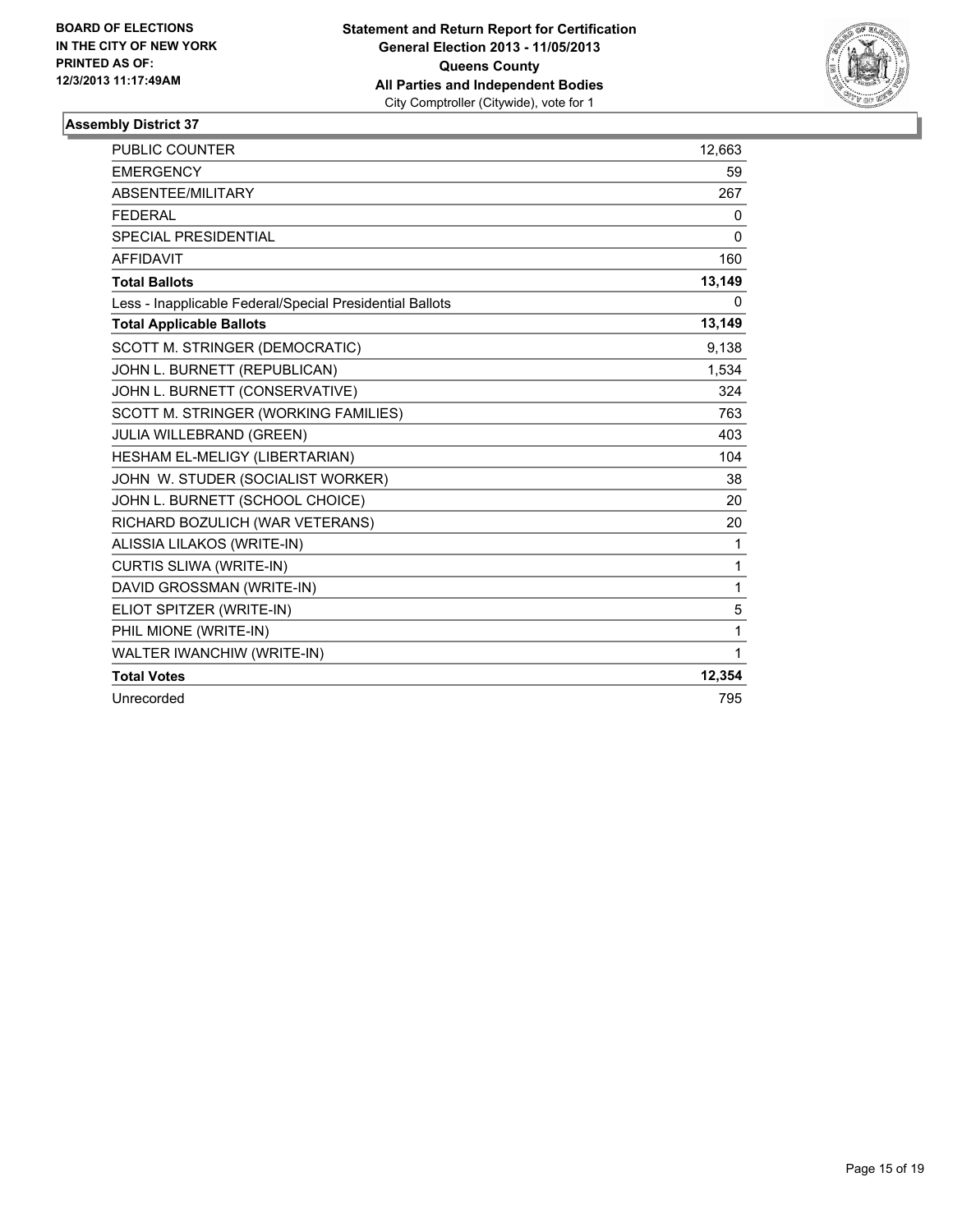

| 9,719        |
|--------------|
| 1            |
| 196          |
| 0            |
| $\mathbf{0}$ |
| 98           |
| 10,014       |
| 0            |
| 10,014       |
| 6,551        |
| 1,593        |
| 443          |
| 394          |
| 233          |
| 80           |
| 22           |
| 17           |
| 22           |
| 1            |
| 1            |
| 1            |
| 9,358        |
| 656          |
|              |

| <b>PUBLIC COUNTER</b>                                    | 7,292 |
|----------------------------------------------------------|-------|
| <b>EMERGENCY</b>                                         | 0     |
| <b>ABSENTEE/MILITARY</b>                                 | 148   |
| <b>FFDFRAI</b>                                           | 0     |
| <b>SPECIAL PRESIDENTIAL</b>                              | 0     |
| <b>AFFIDAVIT</b>                                         | 101   |
| <b>Total Ballots</b>                                     | 7,541 |
| Less - Inapplicable Federal/Special Presidential Ballots | 0     |
| <b>Total Applicable Ballots</b>                          | 7,541 |
| SCOTT M. STRINGER (DEMOCRATIC)                           | 5,311 |
| JOHN L. BURNETT (REPUBLICAN)                             | 858   |
| JOHN L. BURNETT (CONSERVATIVE)                           | 137   |
| SCOTT M. STRINGER (WORKING FAMILIES)                     | 340   |
| JULIA WILLEBRAND (GREEN)                                 | 187   |
| HESHAM EL-MELIGY (LIBERTARIAN)                           | 64    |
| JOHN W. STUDER (SOCIALIST WORKER)                        | 20    |
| JOHN L. BURNETT (SCHOOL CHOICE)                          | 19    |
| RICHARD BOZULICH (WAR VETERANS)                          | 6     |
| UNATTRIBUTABLE WRITE-IN (WRITE-IN)                       | 3     |
| <b>Total Votes</b>                                       | 6,945 |
| Unrecorded                                               | 596   |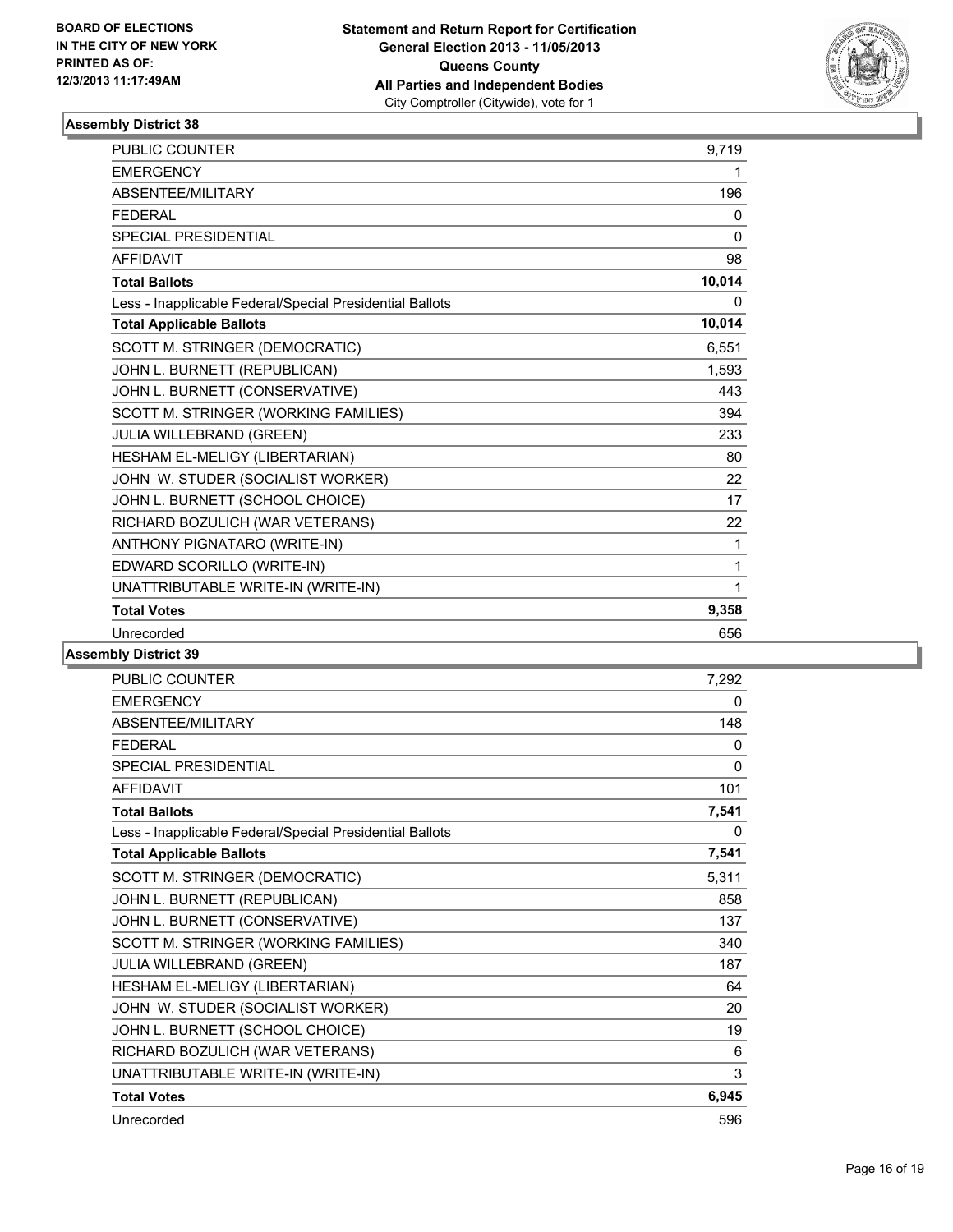

| <b>PUBLIC COUNTER</b>                                    | 10,014   |
|----------------------------------------------------------|----------|
| <b>EMERGENCY</b>                                         | 0        |
| <b>ABSENTEE/MILITARY</b>                                 | 361      |
| <b>FEDERAL</b>                                           | 0        |
| <b>SPECIAL PRESIDENTIAL</b>                              | $\Omega$ |
| <b>AFFIDAVIT</b>                                         | 63       |
| <b>Total Ballots</b>                                     | 10,438   |
| Less - Inapplicable Federal/Special Presidential Ballots | $\Omega$ |
| <b>Total Applicable Ballots</b>                          | 10,438   |
| SCOTT M. STRINGER (DEMOCRATIC)                           | 6,394    |
| JOHN L. BURNETT (REPUBLICAN)                             | 1,956    |
| JOHN L. BURNETT (CONSERVATIVE)                           | 410      |
| SCOTT M. STRINGER (WORKING FAMILIES)                     | 284      |
| JULIA WILLEBRAND (GREEN)                                 | 228      |
| HESHAM EL-MELIGY (LIBERTARIAN)                           | 35       |
| JOHN W. STUDER (SOCIALIST WORKER)                        | 20       |
| JOHN L. BURNETT (SCHOOL CHOICE)                          | 18       |
| RICHARD BOZULICH (WAR VETERANS)                          | 23       |
| JAMES CHONG (WRITE-IN)                                   | 1        |
| UNATTRIBUTABLE WRITE-IN (WRITE-IN)                       | 1        |
| <b>Total Votes</b>                                       | 9,370    |
| Unrecorded                                               | 1.068    |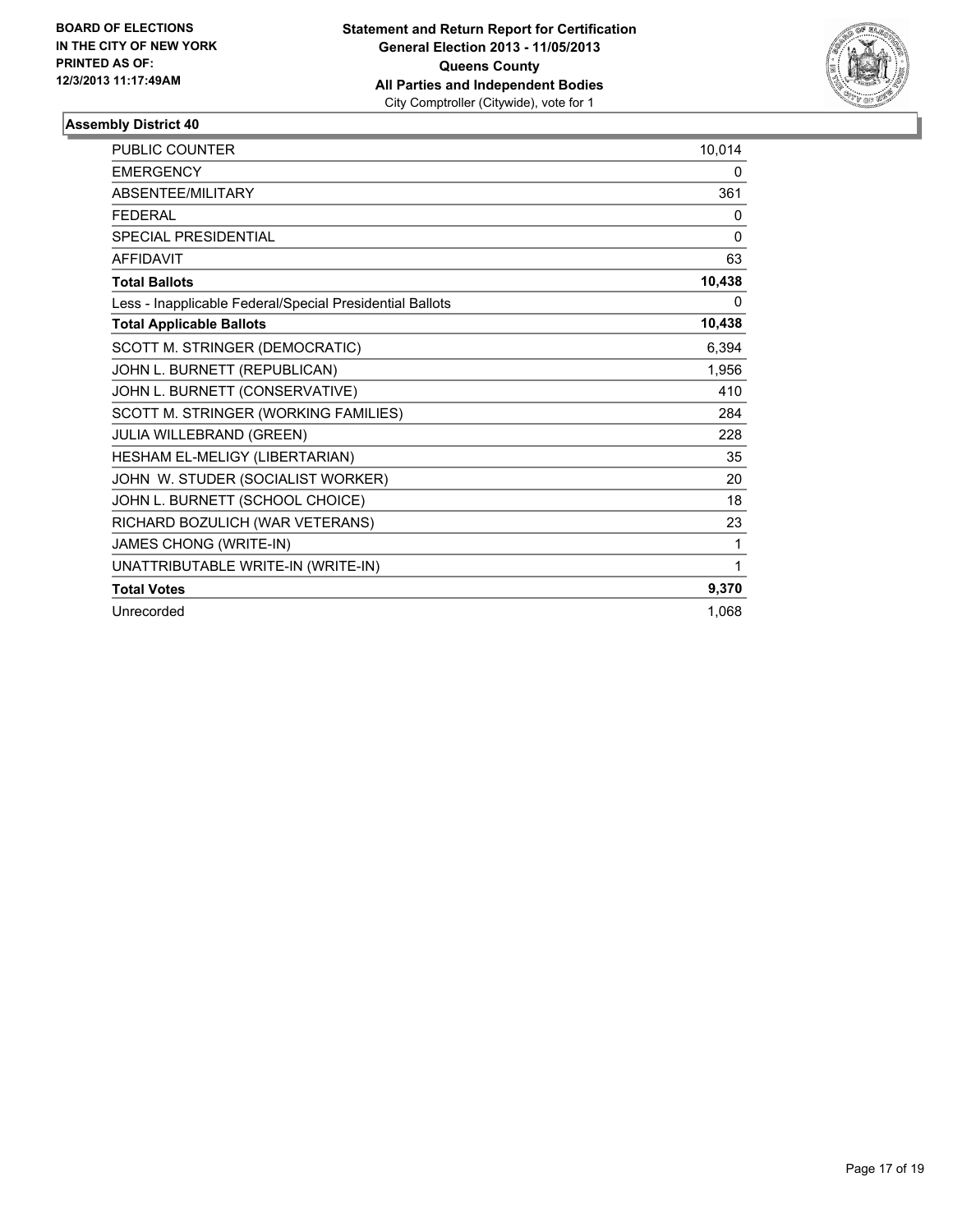

**Total for City Comptroller (Citywide) - Queens County**

| <b>PUBLIC COUNTER</b>                                    | 251,817      |
|----------------------------------------------------------|--------------|
| <b>EMERGENCY</b>                                         | 151          |
| ABSENTEE/MILITARY                                        | 7,776        |
| <b>FEDERAL</b>                                           | 0            |
| SPECIAL PRESIDENTIAL                                     | 0            |
| <b>AFFIDAVIT</b>                                         | 2,344        |
| <b>Total Ballots</b>                                     | 262,088      |
| Less - Inapplicable Federal/Special Presidential Ballots | 0            |
| <b>Total Applicable Ballots</b>                          | 262,088      |
| SCOTT M. STRINGER (DEMOCRATIC)                           | 180,197      |
| JOHN L. BURNETT (REPUBLICAN)                             | 39,707       |
| JOHN L. BURNETT (CONSERVATIVE)                           | 8,566        |
| SCOTT M. STRINGER (WORKING FAMILIES)                     | 9,094        |
| <b>JULIA WILLEBRAND (GREEN)</b>                          | 5,137        |
| HESHAM EL-MELIGY (LIBERTARIAN)                           | 1,454        |
| JOHN W. STUDER (SOCIALIST WORKER)                        | 473          |
| JOHN L. BURNETT (SCHOOL CHOICE)                          | 345          |
| RICHARD BOZULICH (WAR VETERANS)                          | 376          |
| ALISSIA LILAKOS (WRITE-IN)                               | 1            |
| ALTON MADDOX (WRITE-IN)                                  | 1            |
| ANTHONY DAMATO (WRITE-IN)                                | 1            |
| ANTHONY PIGNATARO (WRITE-IN)                             | $\mathbf{1}$ |
| ANTHONY WIENER (WRITE-IN)                                | 1            |
| BERNARD COHEN (WRITE-IN)                                 | 1            |
| BERNARD MADOFF (WRITE-IN)                                | $\mathbf{1}$ |
| <b>BUSTER FELICIANO (WRITE-IN)</b>                       | 1            |
| CLETRS BROADIS (WRITE-IN)                                | 1            |
| <b>COREY GUMBS (WRITE-IN)</b>                            | 1            |
| CURTIS SLIWA (WRITE-IN)                                  | 1            |
| DANEY VELEZ (WRITE-IN)                                   | 1            |
| DAVID GROSSMAN (WRITE-IN)                                | $\mathbf{1}$ |
| DIANA TURK (WRITE-IN)                                    | 1            |
| EDWARD SCORILLO (WRITE-IN)                               | 1            |
| ELIOT SPITZER (WRITE-IN)                                 | 22           |
| EPHRIM ZUCKER (WRITE-IN)                                 | 1            |
| ERIC SOUTHWOOD (WRITE-IN)                                | 1            |
| ERICK SALGADO (WRITE-IN)                                 | 4            |
| FAN CHEN-SMITH (WRITE-IN)                                | 1            |
| GAVEN NOWAK (WRITE-IN)                                   | 1            |
| ISAAC PANSEE (WRITE-IN)                                  | $\mathbf{1}$ |
| JAMES CHONG (WRITE-IN)                                   | 1            |
| JANETTE SADIT KHAN (WRITE-IN)                            | 1            |
| JOANN ARIOLA (WRITE-IN)                                  | 1            |
| JOHN LIU (WRITE-IN)                                      | 1            |
| JOHN TEST (WRITE-IN)                                     | 3            |
| JOHN W. CRONIN (WRITE-IN)                                | 1            |